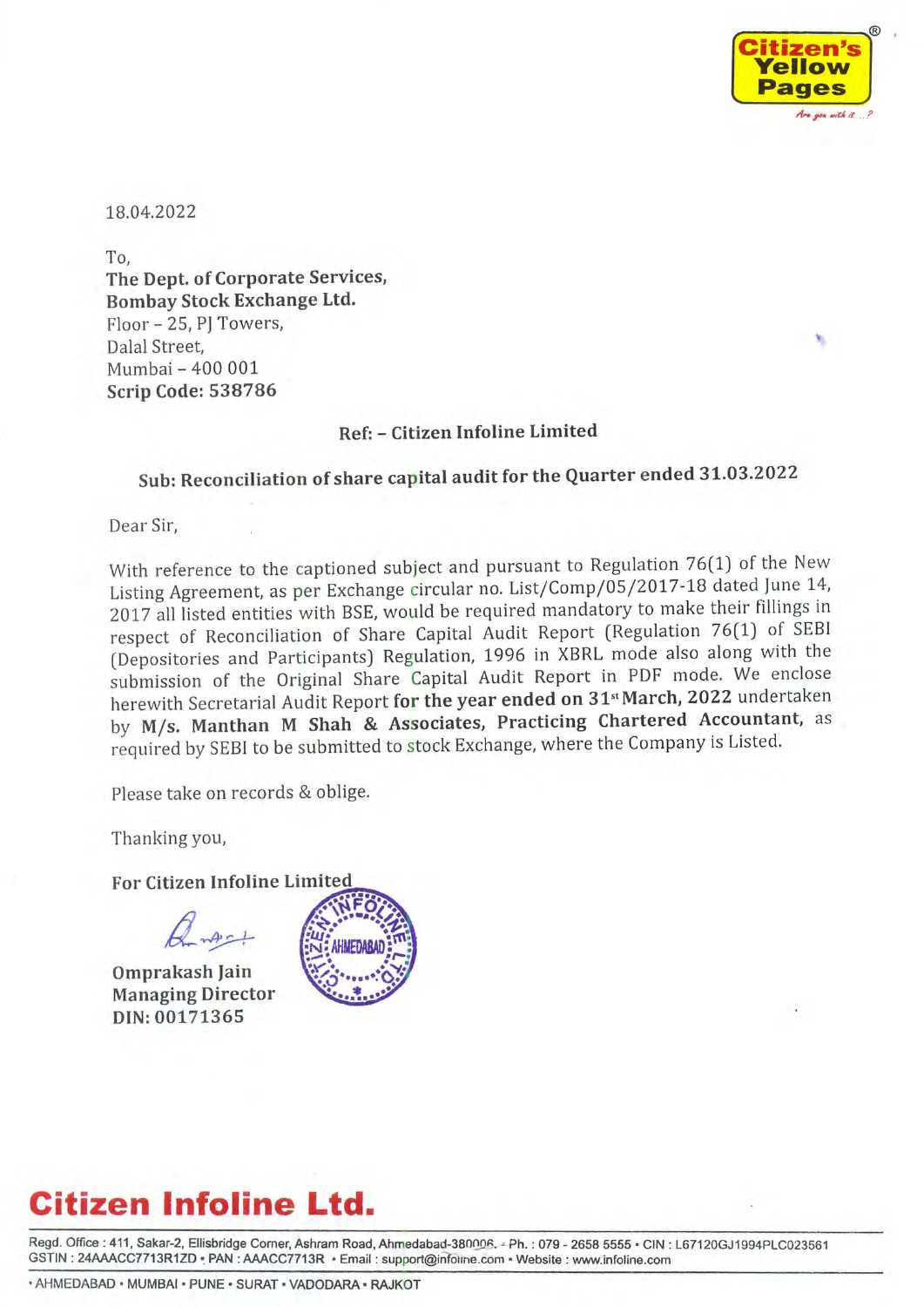

#### **MANTHAN M. SHAH & ASSOCIATES**

### **CHARTERED ACCOUNTANTS**

|    |                                                                              | RECONCILIATION OF SHARE CAPITAL AUDIT                                |  |  |
|----|------------------------------------------------------------------------------|----------------------------------------------------------------------|--|--|
| ı  | For Quarte Ended                                                             | 31/03/2022                                                           |  |  |
| 2  | <b>ISIN</b>                                                                  | INE473L01018                                                         |  |  |
| 3  | <b>Face Value</b><br>t                                                       | $Rs$ 10/-                                                            |  |  |
| 赤  | Name of the Company<br>t                                                     | <b>Citizen Infoline Limited</b>                                      |  |  |
| 5  | <b>Registered office Address</b><br>s                                        | 411-, Sakar - IL<br>Ellishbridge, Ashram Road,<br>Ahmedabad - 380009 |  |  |
| 6  | <b>Correspondence Address</b><br>z,                                          | -- AS ABOVE-                                                         |  |  |
| 7  | Telephone & Fax Nos.<br>t)                                                   | Tel No. (079) 26585555                                               |  |  |
| 8  | <b>Email address</b><br>t                                                    | acc@infoline.com                                                     |  |  |
| 9  | Names of the stock Exchanges<br>Where the Company's securities are<br>listed | <b>Bombay Stock Exchange</b>                                         |  |  |
|    |                                                                              | Number Of<br>% Of Total                                              |  |  |
| 10 | <b>Issued Capital</b><br>Ŧ.                                                  | shares<br><b>Issued Cap</b><br>5397300<br>100%                       |  |  |
| 11 | <b>Listed Capital (Exchange-wise) :</b><br>(as per company records)          | 5397300<br>100%                                                      |  |  |
| 12 | Held in dematerialised form in CDSL:                                         | 333974<br>6.19%                                                      |  |  |
| 13 | Held in dematerialised form in NSDL:                                         | 3442026<br>63.77%                                                    |  |  |
| 14 | <b>Physical</b>                                                              | 1621300<br>30.04%                                                    |  |  |
| 15 | Total No.Of. Shares (12+13+14)<br>÷.                                         | 5397300<br>100.00%                                                   |  |  |
| 16 | Reasons for difference in any between:<br>$(10811)$ $(10815)$ $(11815)$      | <b>NIL</b>                                                           |  |  |

Certifying the details of changes in share capital during the quarter under consideration as per Table below :  $17$ 

|                    |                     |                                   | Nil             | Nil                                 |
|--------------------|---------------------|-----------------------------------|-----------------|-------------------------------------|
| <b>Particulars</b> | <b>No.Of Shares</b> | Listing                           | <b>Exchange</b> |                                     |
|                    |                     | <b>Applied Not</b><br>Applied for | <b>Stock</b>    | Listed on Whether intimated to CDSL |

\*Rights, Bonus, Preferential issue, ESOPs, Amalgamation, Conversion, Buyback, Capital Reducation Forfeiture, any other (to specify)

| 18 Register of Members is updated (yes / no)<br>if not, update upto which date                | Yes       |
|-----------------------------------------------------------------------------------------------|-----------|
| 19 Reference of previous quarter with<br>regards to excess dematerialised shares,<br>Wany NIL | <b>NA</b> |
| Has the company resolved the matter                                                           |           |
| mentioned in point no. 19 above in the                                                        |           |
| current quarter? If not, reason why ?                                                         | <b>NA</b> |

B-414, Maradia Plaza, B/H Law Collage, Nr. Associated Petrol Pump, C.G. Road, Ahmedabad - 380006

I Law Collage, Nr. Associated Petrol Pump, C.G. Ros<br>Con:-079-48907578, Mo:-9724488426<br>Email:-admin@manthanmshahandassociates.com Email:-admin@manthanmshahandassociates.com<br>Website:-www.manthanmshahandassociates.com